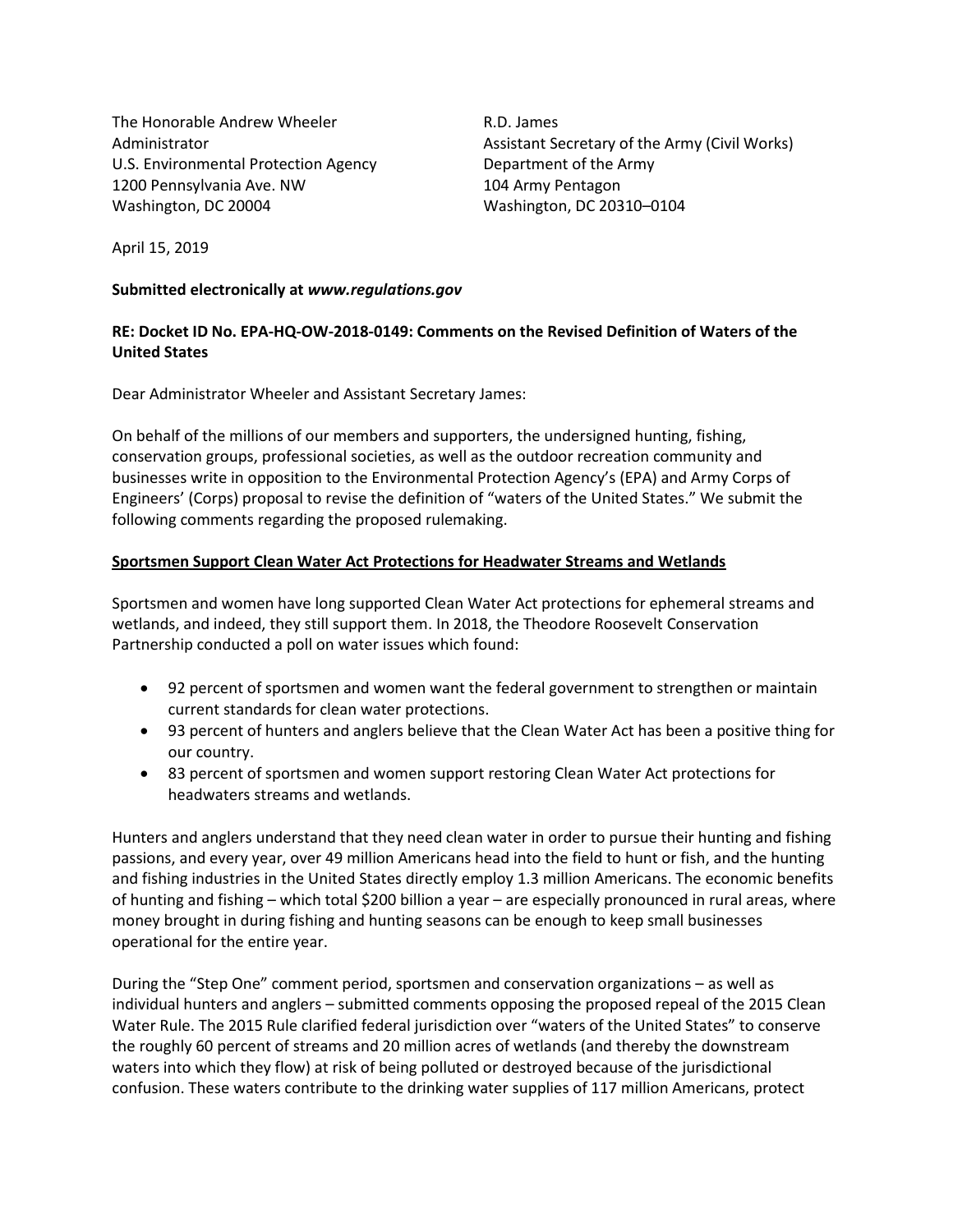communities from flooding, and provide essential fish and wildlife habitat that supports a robust outdoor recreation economy worth \$887 billion annually.

This proposed rule represents a wholesale gutting of the Clean Water Act's 47 years of protection for our nation's waters. The 2015 Clean Water Rule only protected an additional five percent of streams from what had been protected since 2008. However, the current proposed rule would go much further than simply reversing the 2015 Clean Water Rule additions and instead remove protections required by the Clean Water Act as explained in regulation since the 1970's. These protections ensure clean water for current and future generations. For example, the agencies' proposal would no longer protect from polluting activities the large number of ephemeral streams that only flow following rain or snow nor wetlands that lack a direct hydrologic surface flow connection to a perennial or intermittent stream in a "typical" year or that are adjacent to, but do not directly abut, other jurisdictional waters. The rule would thus eliminate Clean Water Act protections for more than 18 percent of the nation's stream miles, and according to the agencies' own calculations, more than 50 percent of our remaining wetlands, including critical habitat for fish, ducks, and other migratory birds.

Ephemeral streams and wetlands are crucial to sportsmen and women's ability to pursue their outdoor passions. These streams serve as important spawning grounds as well as nursery habitat for juvenile fish, such as salmon and trout. The wetlands threatened by this roll back include both floodplain wetlands and non-floodplain wetland complexes that serve essential flood storage, water filtration, groundwater recharge, and fish and wildlife habitat functions. The prairie potholes, complexes of nonfloodplain, depressional wetlands found most often in the Upper Midwest, provide important flood storage as well as important breeding habitat for pintails, mallards, and blue-winged teal as well as migration habitat for green-winged teal and snow geese. In wet years, [70% of North America's duck](file:///C:/Users/kim.jensen/AppData/Local/Microsoft/Windows/Temporary%20Internet%20Files/Content.Outlook/Y3Y144KK/:%20https:/www.ducks.org/conservation/where-ducks-unlimited-works/prairie-pothole-region/prairie-pothole-region-more-information)  [production](file:///C:/Users/kim.jensen/AppData/Local/Microsoft/Windows/Temporary%20Internet%20Files/Content.Outlook/Y3Y144KK/:%20https:/www.ducks.org/conservation/where-ducks-unlimited-works/prairie-pothole-region/prairie-pothole-region-more-information) originates in the prairie pothole region. Wetlands will be at substantially greater risk of being drained and filled if they lose Clean Water Act protections. Streams will be at risk for increased channelization and pollution that will compound downstream. Not only would this withdrawal of protection increase risks to public health and safety, but it would also irreversibly harm hunting and angling across the country while devastating the outdoor recreation economy.

## **The Proposed Rule Increases Uncertainty**

The proposed rule does not achieve the agencies' goal of increasing clarity, predictability, and consistency. According to the agency's own analysis, there are insufficient datasets to determine which streams are ephemeral versus intermittent and which wetlands are adjacent to navigable waters. The agencies note that the National Hydrography Dataset often mislabels ephemeral streams as intermittent streams or fails to map them at all if they are located outside of the Arid West. The National Wetlands Inventory also does not map all wetlands in the country and no national dataset exists that does. The proposed rule depends on datasets that are often unreliable or inaccessible, increasing jurisdictional uncertainty, which is exactly what the agencies stated they were trying to avoid.

Furthermore, this rule does not accomplish its stated goal of allowing landowners to determine jurisdiction at a glance, without the need for professional level analysis. The 2015 rule based determinations on scientific characteristics, such as stream beds, banks, and high water marks. The proposed rulemaking bases jurisdictional determinations for streams on their source. The average landowner is not likely to possess sufficient knowledge to understand how water moves through or within their properties to be able to determine whether it is a "water of the United States." In fact, sophisticated professional-level field evaluations and science-based tools for assessing flow regimes will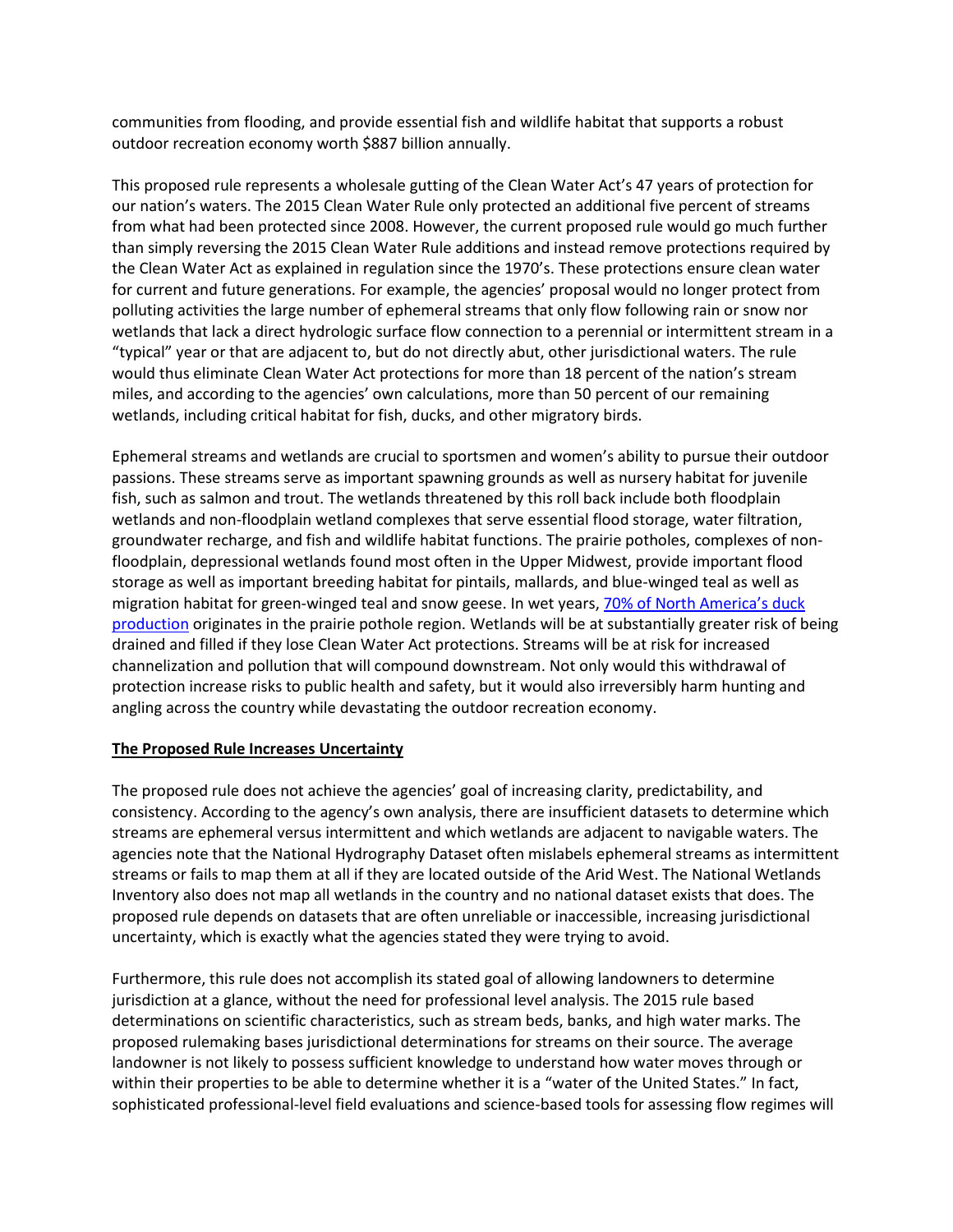be necessary for determining jurisdiction under the constraints of this proposed rule, a time-consuming and expensive process that will be burdensome to landowners.

## **The Proposed Rule Is Not Based on Sound Science**

The 2015 Clean Water Rule was based on sound science. During its development, the EPA reviewed more than 1,200 peer-reviewed publications and summarized the current scientific understanding about the connectivity and mechanisms by which streams and wetlands, singly or in aggregate, affect the physical, chemical, and biological integrity of downstream waters. This report underwent an external review by EPA's Science Advisory Board consisting of 27 topic experts representing independent experts in their field providing a range of expertise required to assess the scientific and technical aspects of connectivity. The Connectivity report represents the state-of-the-science on the connectivity and isolation of waters in the United States. Hunters and anglers strongly supported the report given its technical and scientific nature.

The EPA and the Corps have not provided any similarly comprehensive scientific study nor released a review that supports the proposed rulemaking. Indeed, as the Assistant EPA Administrator for Water explained, the agencies reviewed court cases, not the underlying science, and used a "legal policy construct" that is itself flawed because it fails to acknowledge the scientific basis for the Act. This approach flies in the face of the Clean Water Act's stated goal of restoring and maintaining the chemical, physical, and biological integrity of the nation's waters. This proposed guidance is directly counter to Congressional intent to ground the Act in scientific analysis to maintain and restore the health of the nation's waters.

# **The States Will Not Step In To Protect Streams and Wetlands**

In their proposal, the agencies assert that states would step in to protect streams and wetlands through their own programs. This assertion is without support or merit. The Clean Water Act was enacted in 1972 in light of devastating events, including the Cuyahoga River catching on fire in 1969. Congress recognized the need for the federal government to step in to provide a federal regulatory "floor" for pollution standards, and to provide technical and financial assistance to states to help them since they had been unable to maintain streams that were fishable and swimmable.

Over the last 47 years, while 46 states have sought – and obtained – delegation of the § 402 point source pollution discharge program, only two states have delegated § 404 "dredge and fill" permit programs. It has been 17 years since the US Supreme Court issued its *SWANCC* decision and over a decade since the *Rapanos* decision, yet states have not stepped up to assume the § 404 permit program within that time. As a 2015 Montan[a study](http://leg.mt.gov/content/Committees/Interim/2015-2016/Water-Policy/Meetings/2-dredge-fill.pdf) demonstrated, in today's world of universal budgetary constraints, it is too expensive for states to oversee a program that provides even close to the same level of protection as the federal agencies. Moreover, 36 states have "no more stringent than" federal law provisions in their state water quality statutes, or similar barriers to their providing more expansive regulation than allowed under federal law. Because of these factors, states are not likely to start regulating the dredging and filling of streams and wetlands in the absence of their Clean Water Act partnerships with the federal agencies. Even if they did, the majority would be unable to provide independent state protections comparable to the ones provided by the Clean Water Act.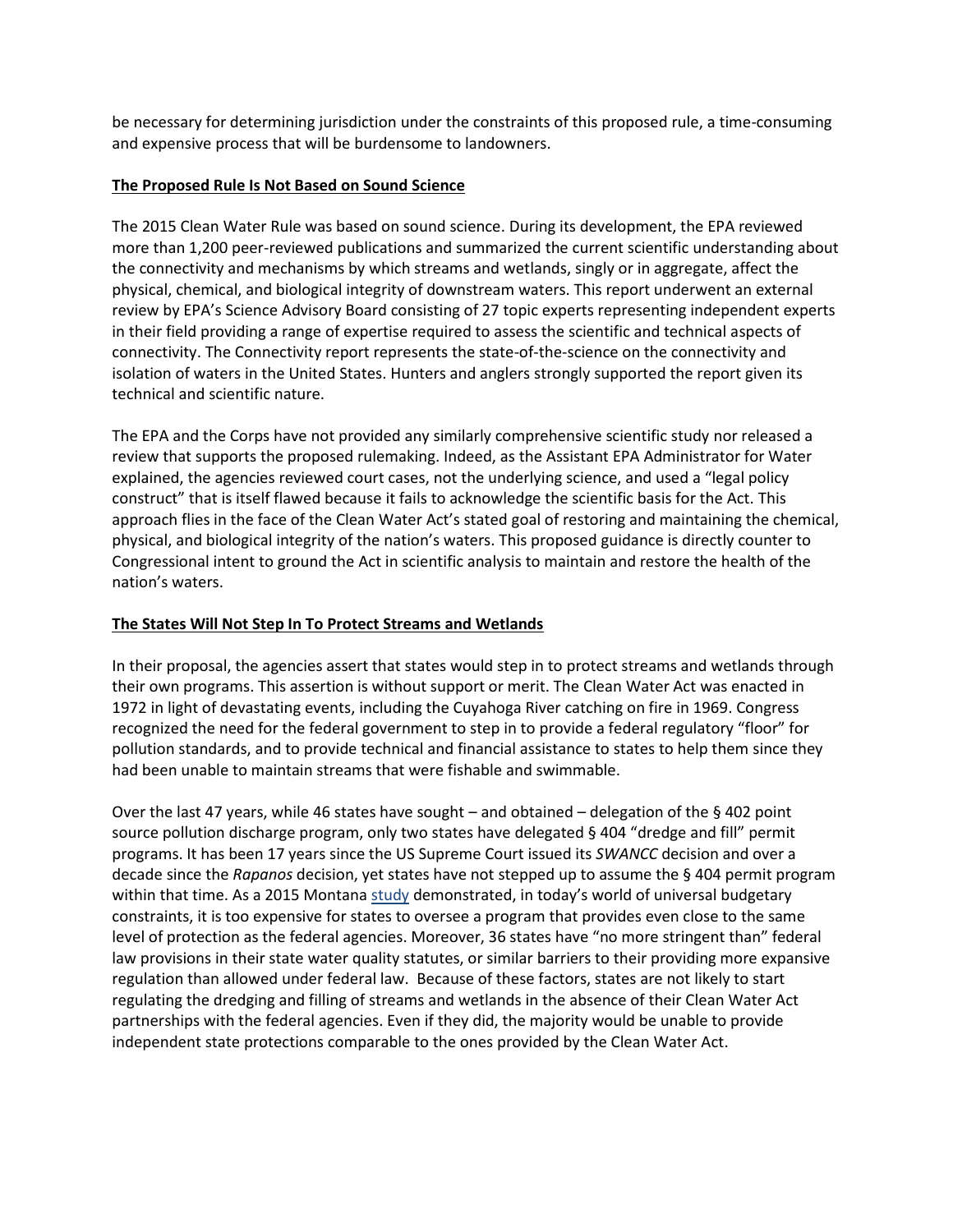## **The Agencies' Use a Flawed Economic Analysis**

The economic analysis developed by the agencies in support of the proposed rule speculates that states will fill in the regulatory hole left by the federal government. Therefore, they contend that state action would mitigate some of the possible loss of wetlands and streams. This ignores not only the history of state involvement described above, but even more importantly, state resource constraints that are every bit as significant as those that the federal government faces.

Moreover, the agencies calculate the regulatory cost savings for themselves and the regulated community of not having to protect wetlands and small streams, but they ignore their own prior conclusion that wetlands protection would produce hundreds of millions of dollars of benefits from flood mitigation, water filtration, and other factors. In 2015, the agencies calculated that wetlands protection benefits would be at least \$313 million (and maybe over \$500 million). In the new analysis, they argue that these same wetlands benefits are 5 percent of their previous low range estimate, i.e., between \$14-16 million. For a proposed rule that would strip protection from over 50 percent of the nation's remaining wetlands, this valuation grossly underestimates the value of wetlands – and the cost of losing them.

### **Conclusion**

Thank you for the opportunity to comment on EPA-HQ-OW-2018-0149. We oppose this attempt to revise the definition of "waters of the United States." If the proposed definition of "waters of the United States" is adopted, the small streams and wetlands that we depend upon to sustain our fish and wildlife resources, to purify our drinking water and to reduce floods, among a multitude of other benefits, will be under tremendous risk for irreparable harm. We urge the Administration to withdraw its proposal immediately and either reaffirm the definition as put forward in the 2015 Clean Water Rule, or propose and carefully consider a revised rule that is as scientifically, legally, and ecologically sound as the 2015 Rule. America's hunters, anglers, conservationists and outdoor recreation enthusiasts will settle for nothing less than a Clean Water Act that protects our nation's wetlands and streams.

Respectfully Submitted,

#### National Organizations

American Fisheries Society American Fly Fishing Trade Association American Sportfishing Association Angler Action Foundation Backcountry Hunters & Anglers California Waterfowl Fly Fishers International Izaak Walton League of America National Wildlife Federation National Wildlife Refuge Association Quality Deer Management Association The Billfish Foundation Theodore Roosevelt Conservation Partnership Trout Unlimited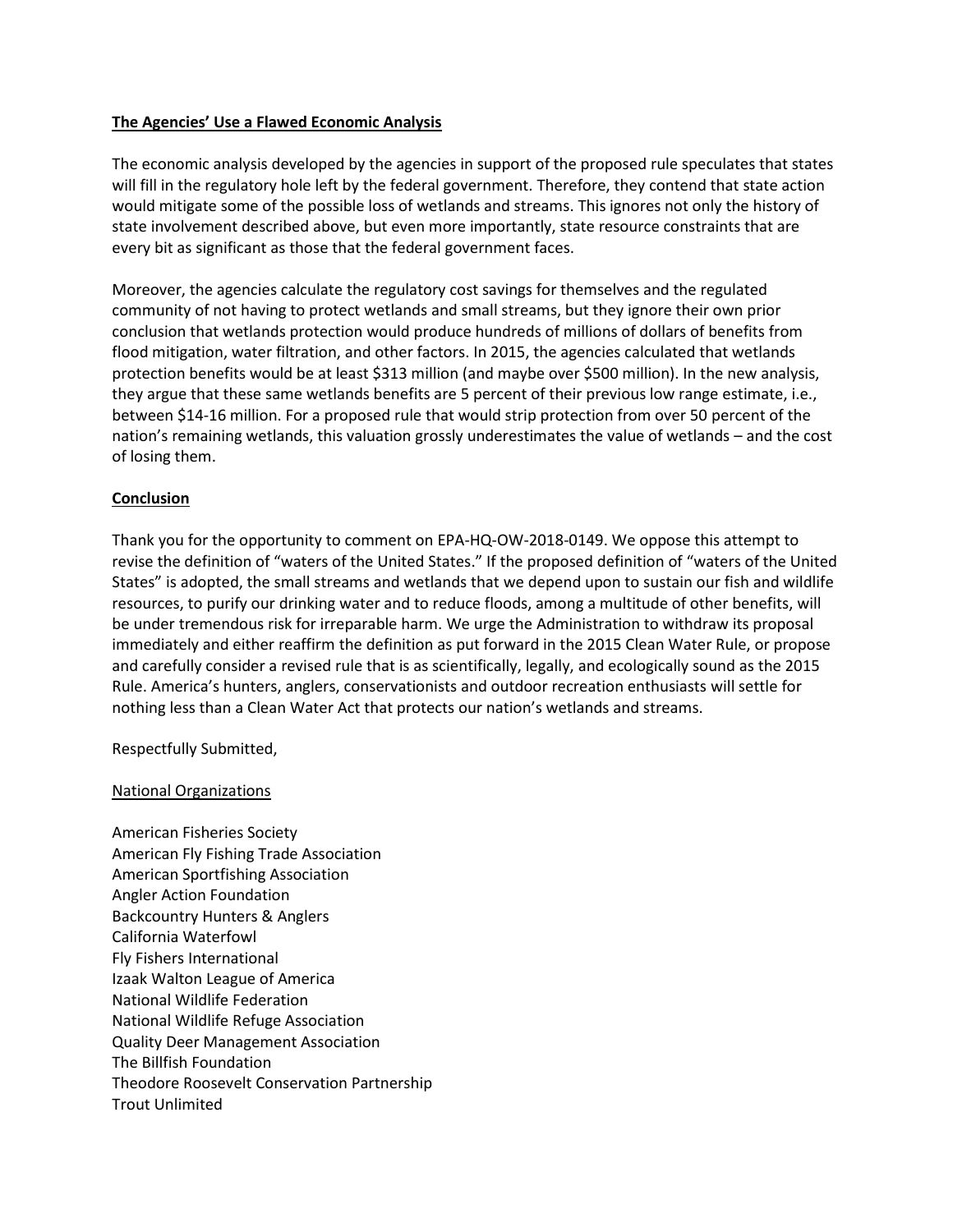#### State and Local Organizations

Allegheny County Chapter of the Izaak Walton League of America Austin Chapter 10 of the Izaak Walton League of America Beadle County Chapter of the Izaak Walton League of America Bill Cook Chapter of the Izaak Walton League of America Bush Lake Chapter of the Izaak Walton League of America Calumet Region Chapter of the Izaak Walton League of America Cass County Chapter of the Izaak Walton League of America Central New York Chapter of the Izaak Walton League of America Colorado Chapter of Backcountry Hunters & Anglers Colorado Division of the Izaak Walton League of America Cypress Chapter of the Izaak Walton League of America Day County Chapter of the Izaak Walton League of America Diana Chapter of the Izaak Walton League of America Dwight Lydell Chapter of the Izaak Walton League of America Emerson Hough Chapter of the Izaak Walton League of America Emmet County Chapter of the Izaak Walton League of America Florida Division of the Izaak Walton League of America Florida Keys Chapter of the Izaak Walton League of America Fort Wayne Chapter of the Izaak Walton League of America Fremont Chapter of the Izaak Walton League of America Fullerton Chapter of the Izaak Walton League of America Garden of the Gods Chapter of the Izaak Walton League of America Georgia Chapter of Backcountry Hunters & Anglers Grant County Chapter of the Izaak Walton League of America Great Lakes Committee of the Izaak Walton League of America Harford County Chapter of the Izaak Walton League of America Headwaters Chapter of the Izaak Walton League of America Idaho Chapter of Backcountry Hunters & Anglers Illinois Division of the Izaak Walton League of America Indiana Division of the Izaak Walton League of America Iowa Chapter of Backcountry Hunters & Anglers Iowa Division of the Izaak Walton League of America Kampeska Chapter of the Izaak Walton League of America Lebanon County Chapter of the Izaak Walton League of America Lincoln Chapter of the Izaak Walton League of America Lois Green Sligo Chapter of the Izaak Walton League of America Mangrove Chapter of the Izaak Walton League of America Maryland Division of the Izaak Walton League of America McCook Lake Chapter of the Izaak Walton League of America Minnesota Division of the Izaak Walton League of America Monongalia County Chapter of the Izaak Walton League of America Montana Chapter of Backcountry Hunters & Anglers Mountaineer Chapter of the Izaak Walton League of America Nebraska Division of the Izaak Walton League of America New York Division of the Izaak Walton League of America Ohio Chapter of Backcountry Hunters & Anglers